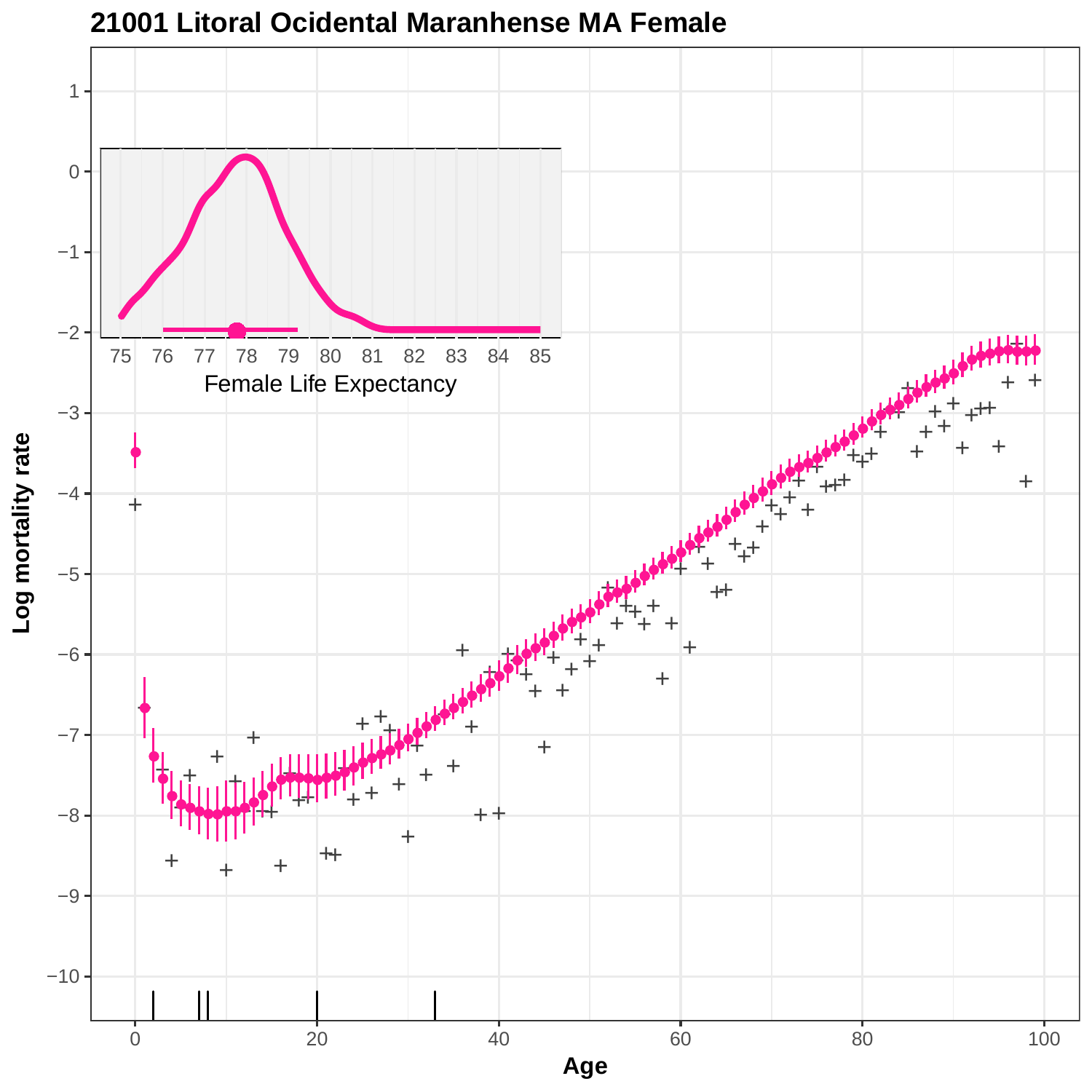

**21002 Aglomeração Urbana de São Luís MA Female**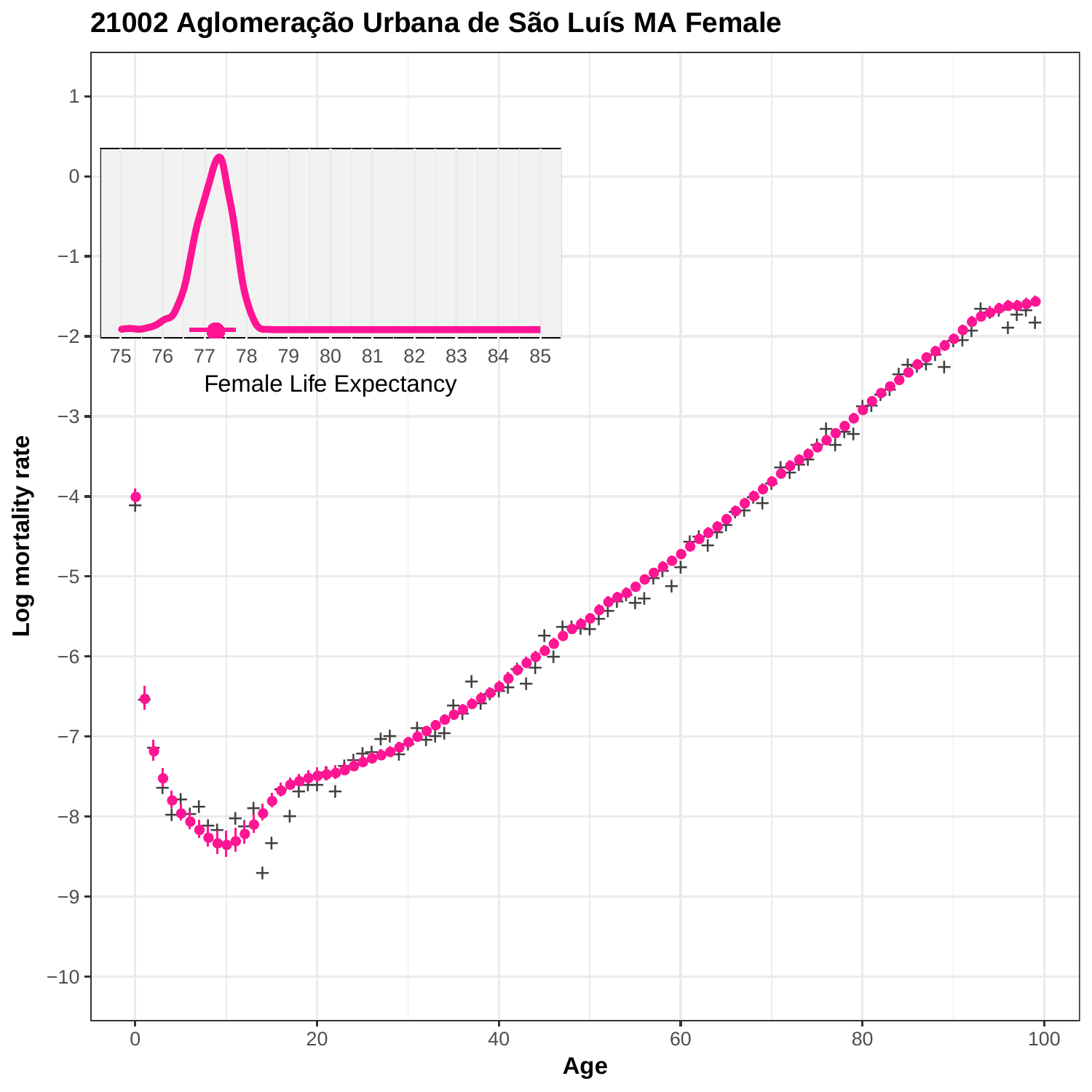

# **21003 Rosário MA Female**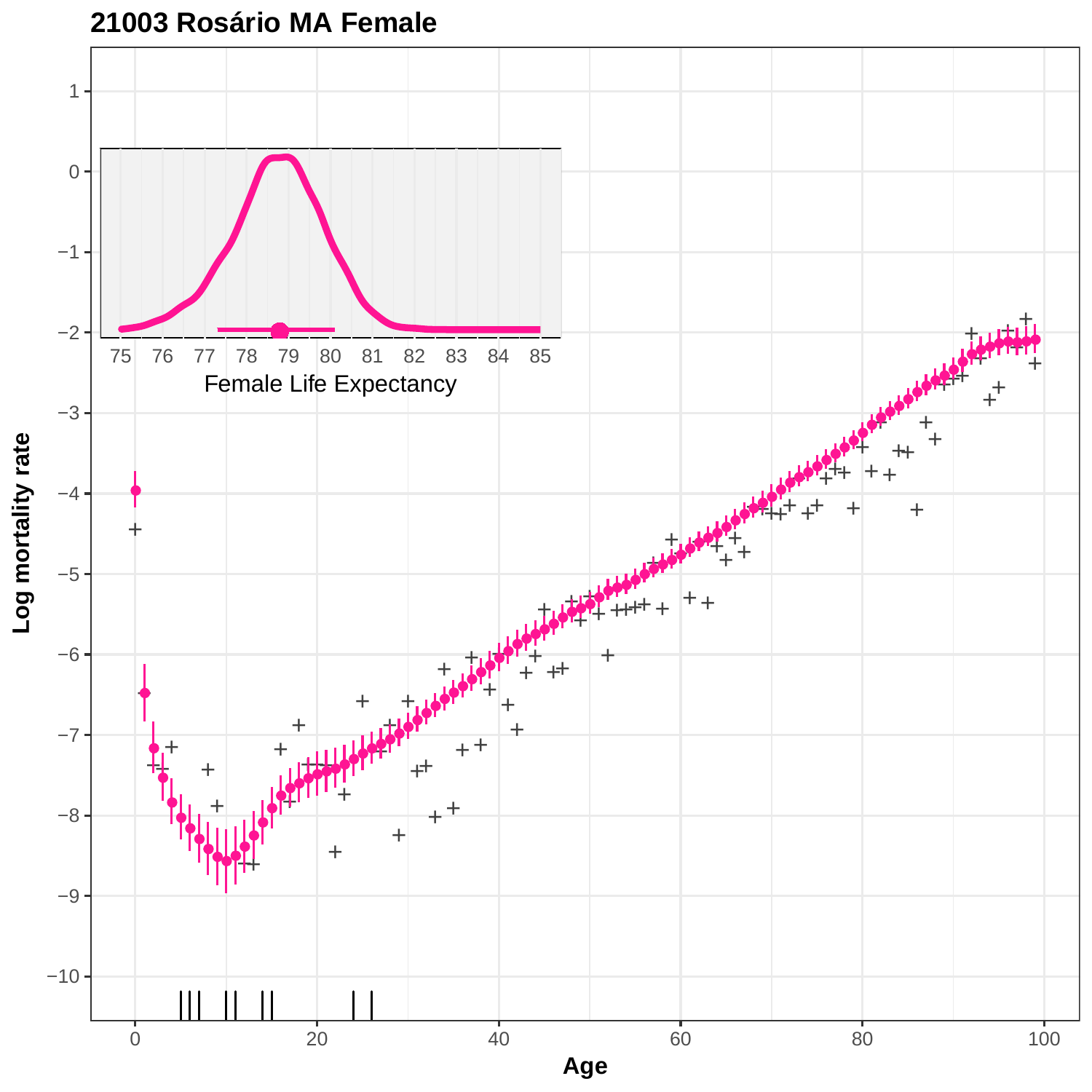

# **21004 Lençóis Maranhenses MA Female**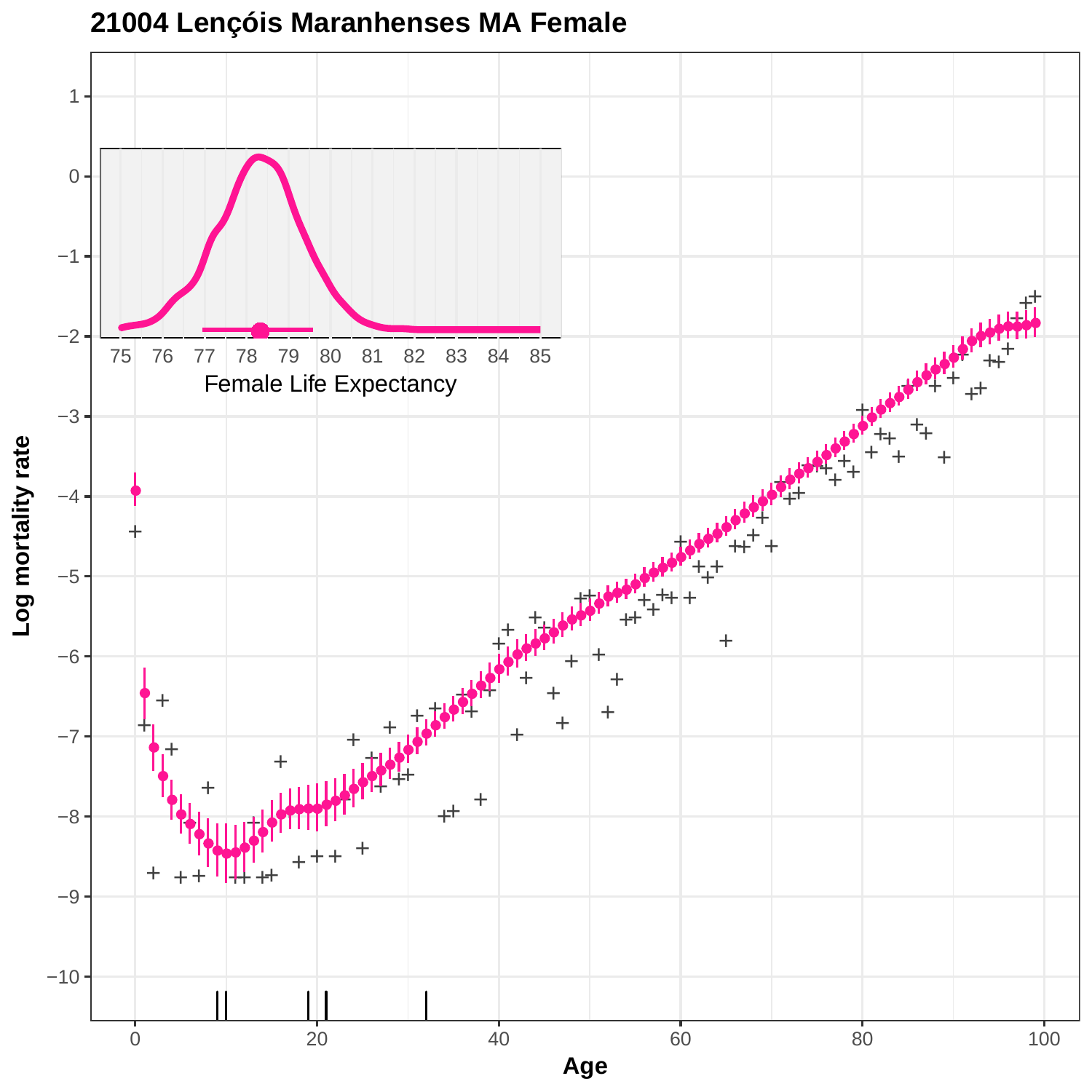

**<sup>21005</sup> Baixada Maranhense MA Female**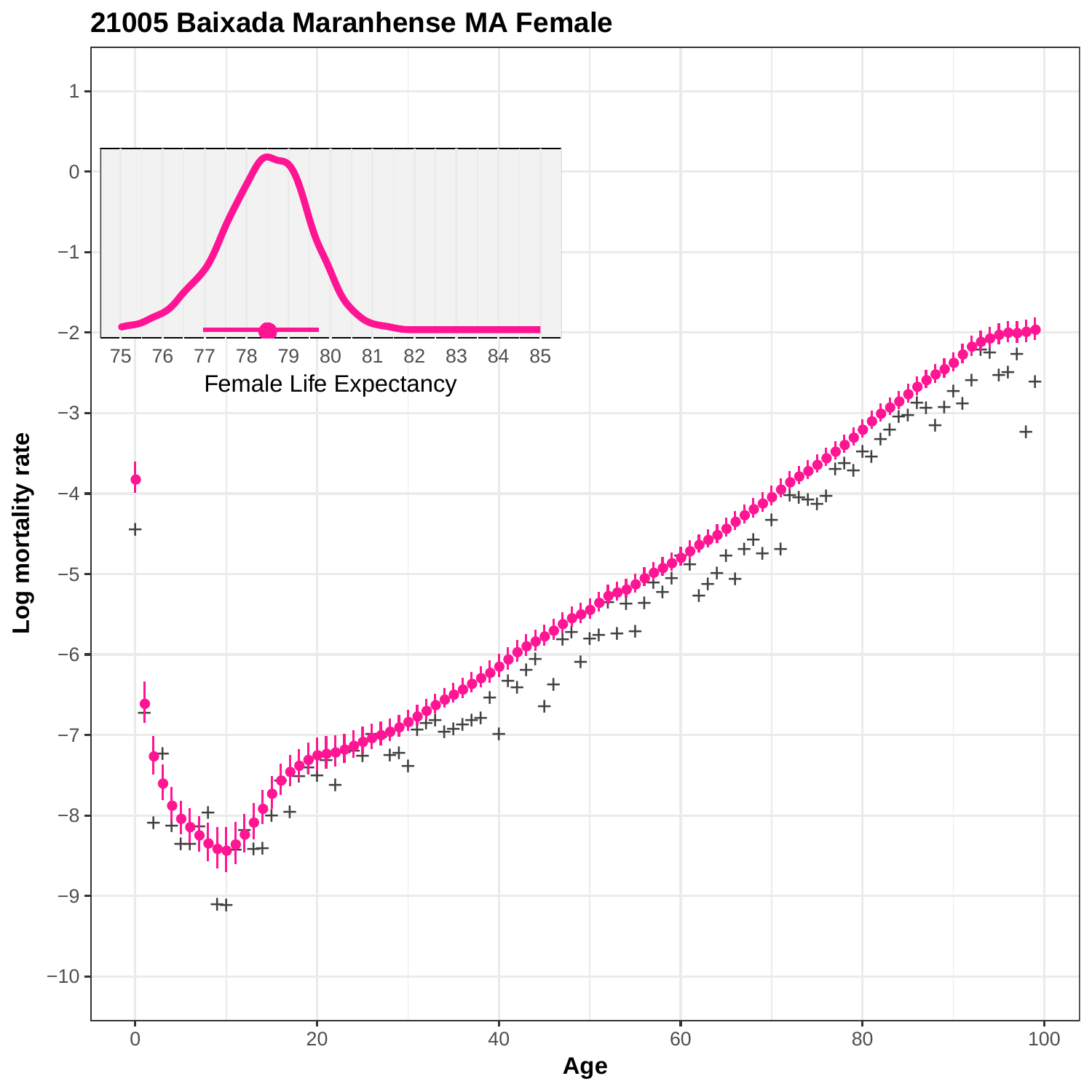

### **21006 Itapecuru Mirim MA Female**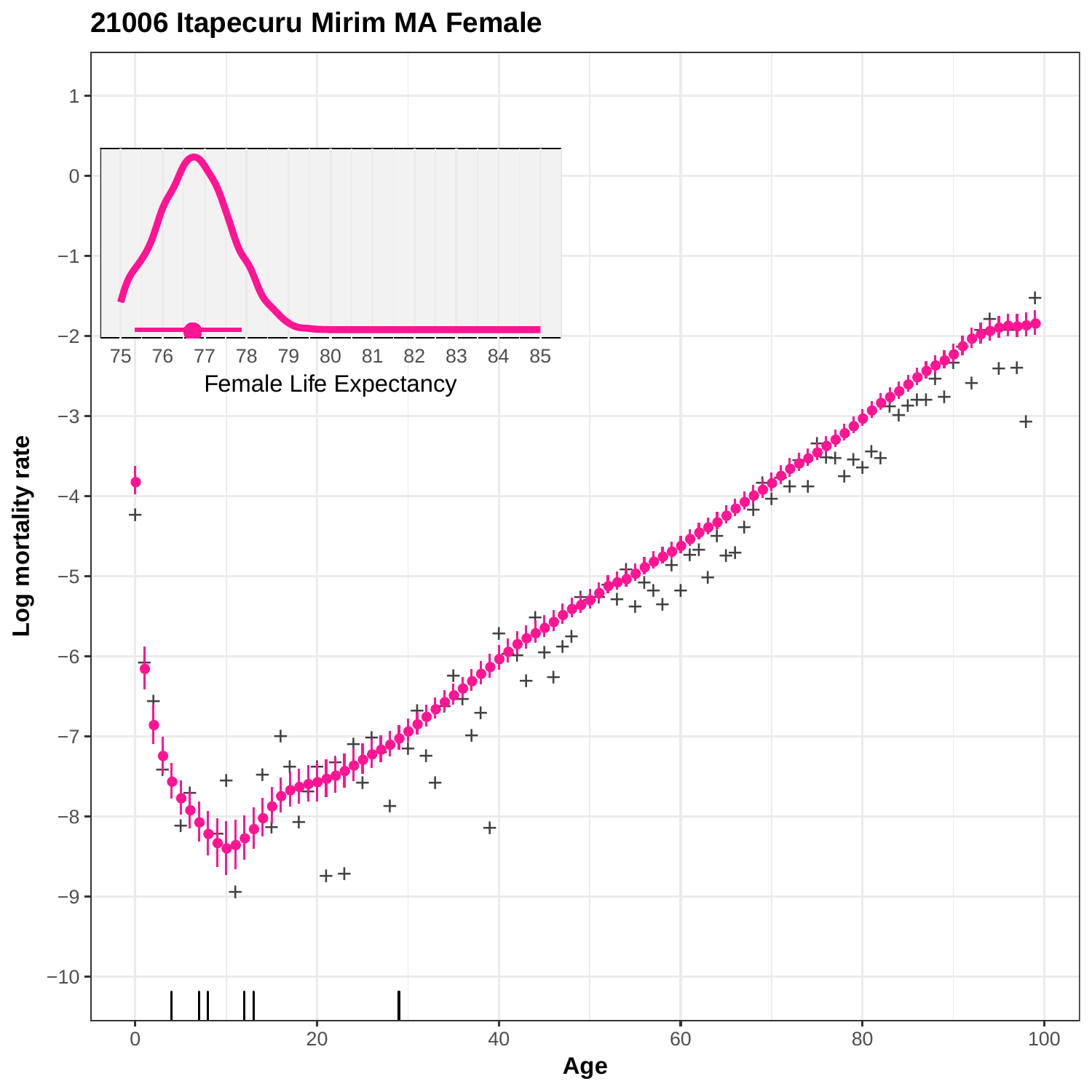# **21007 Gurupi MA Female**

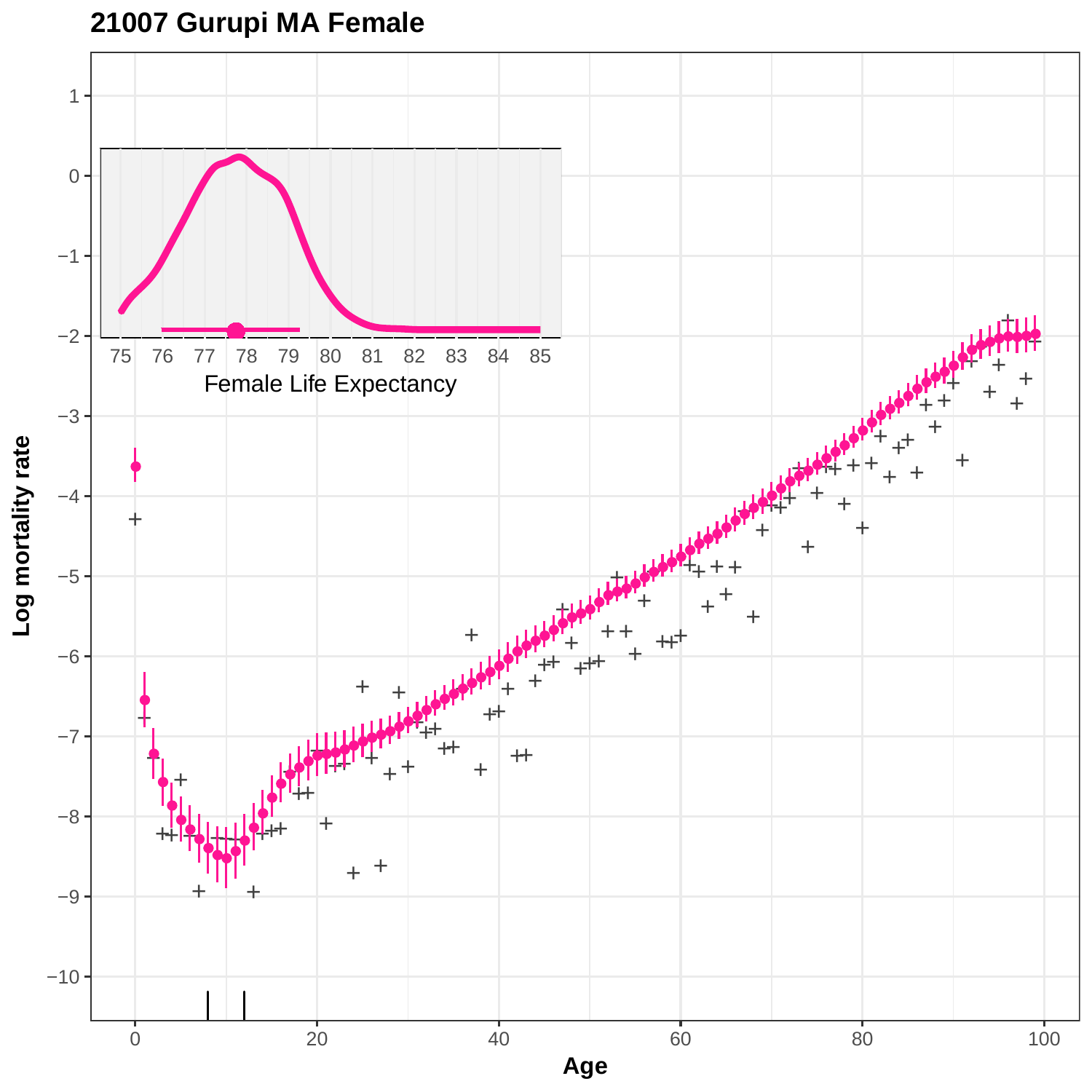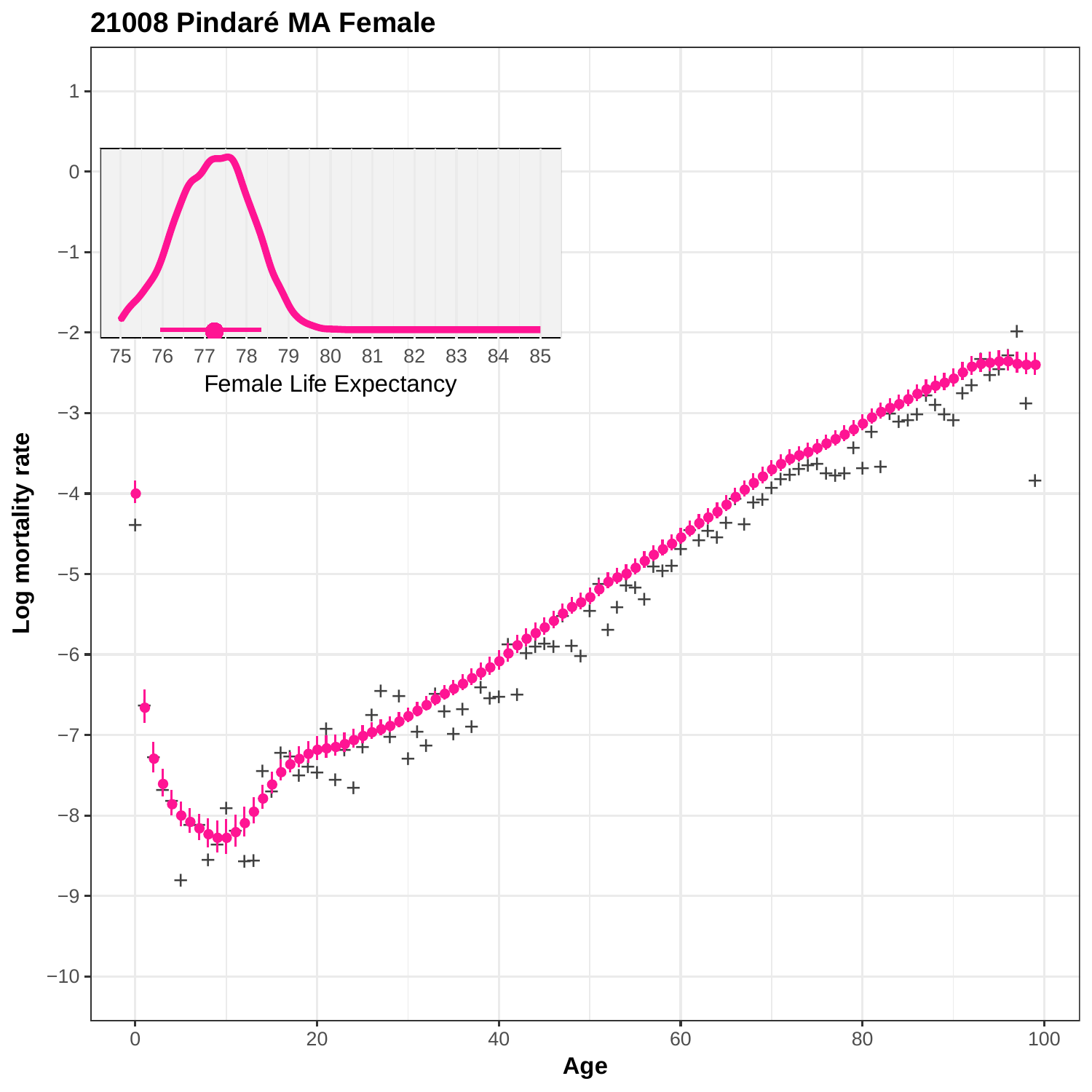



Log mortality rate **Log mortality rate**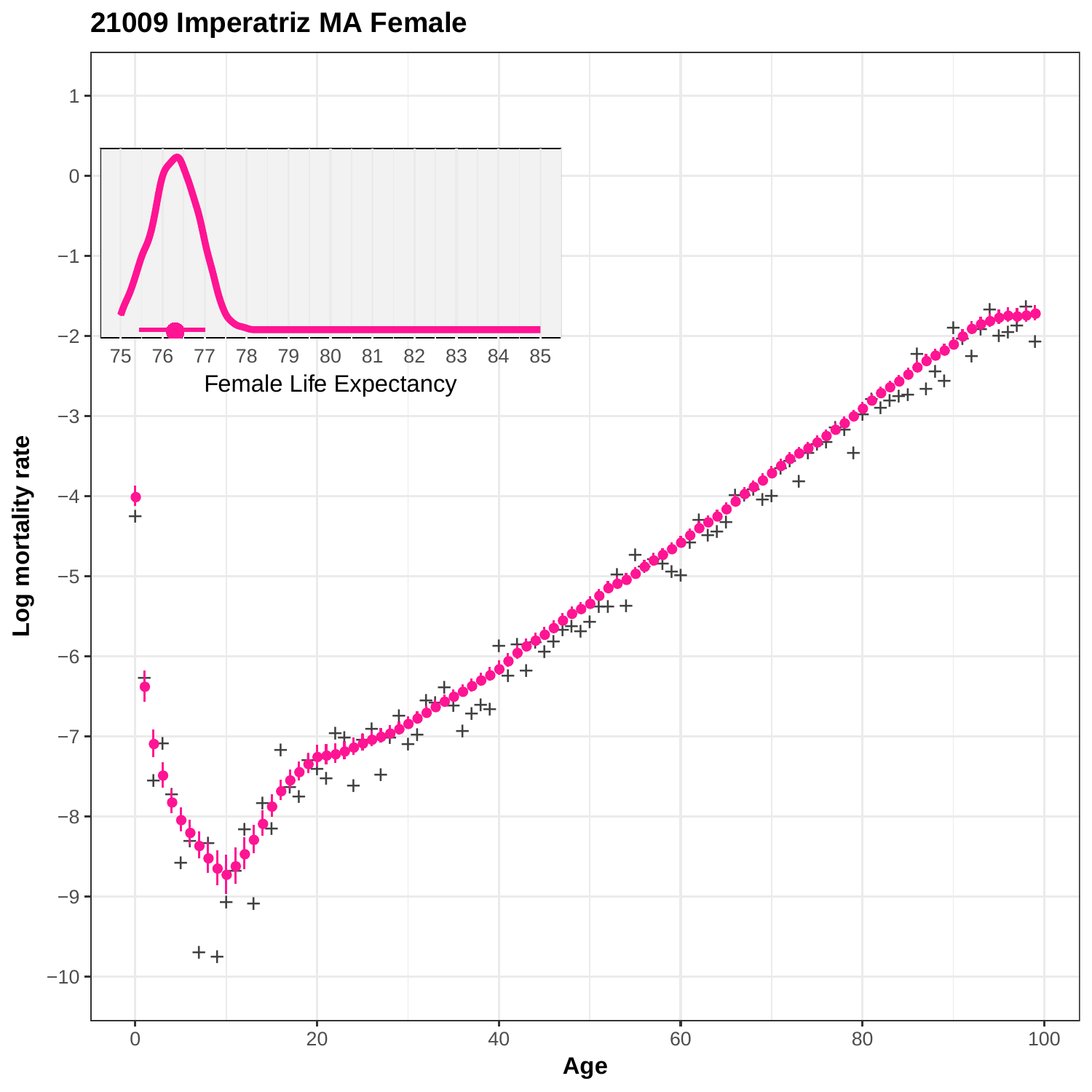

### **21010 Médio Mearim MA Female**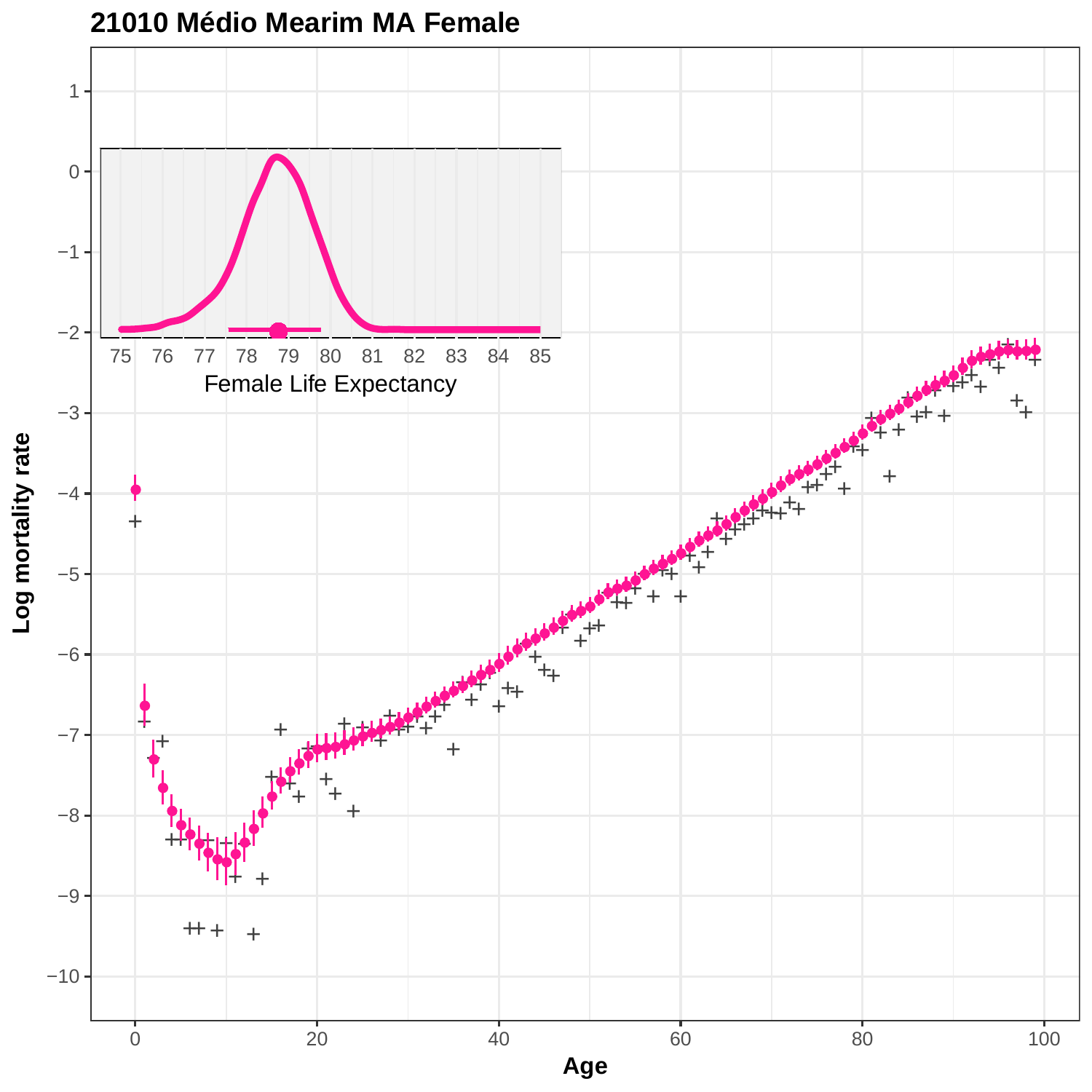

# **21011 Alto Mearim e Grajaú MA Female**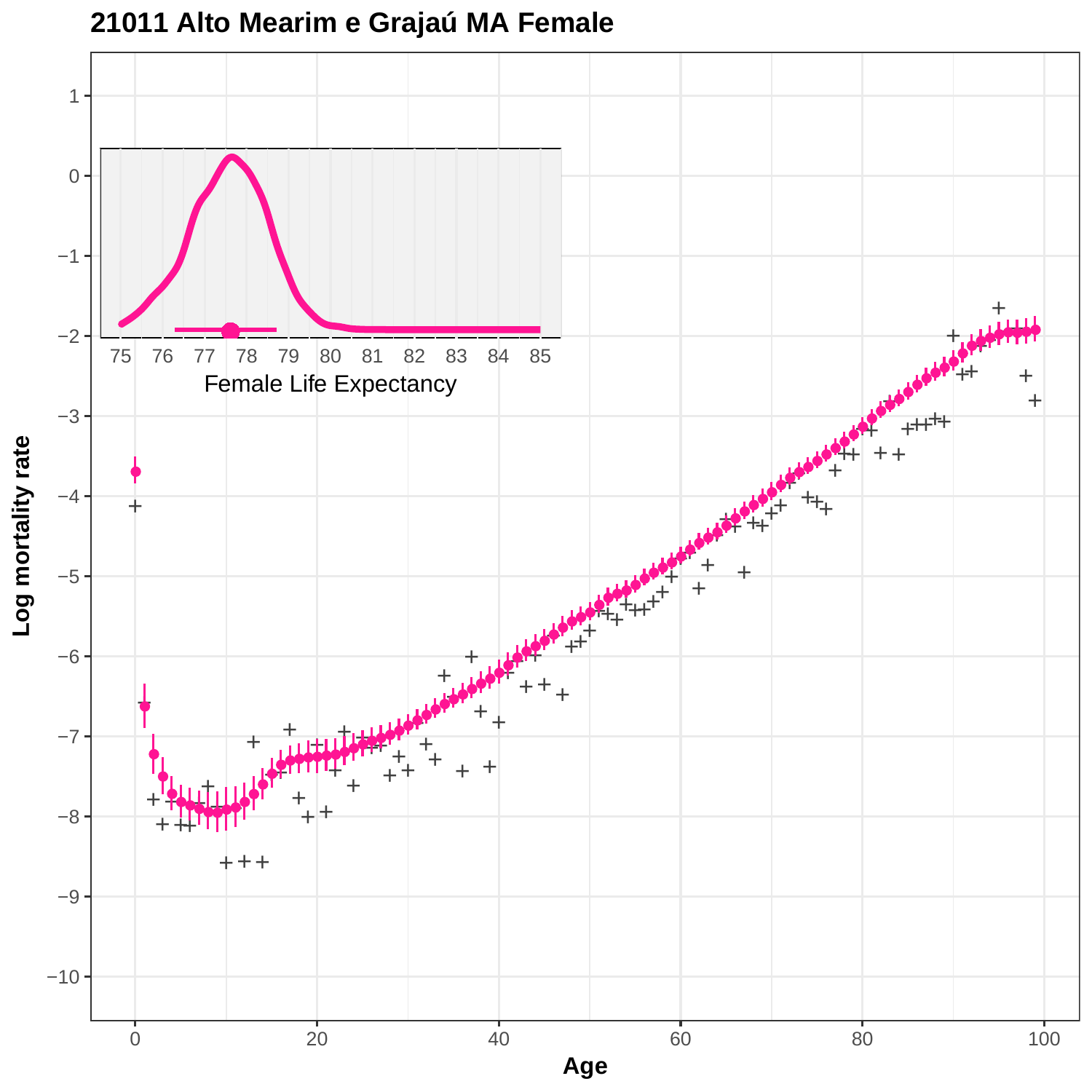

# **21012 Presidente Dutra MA Female**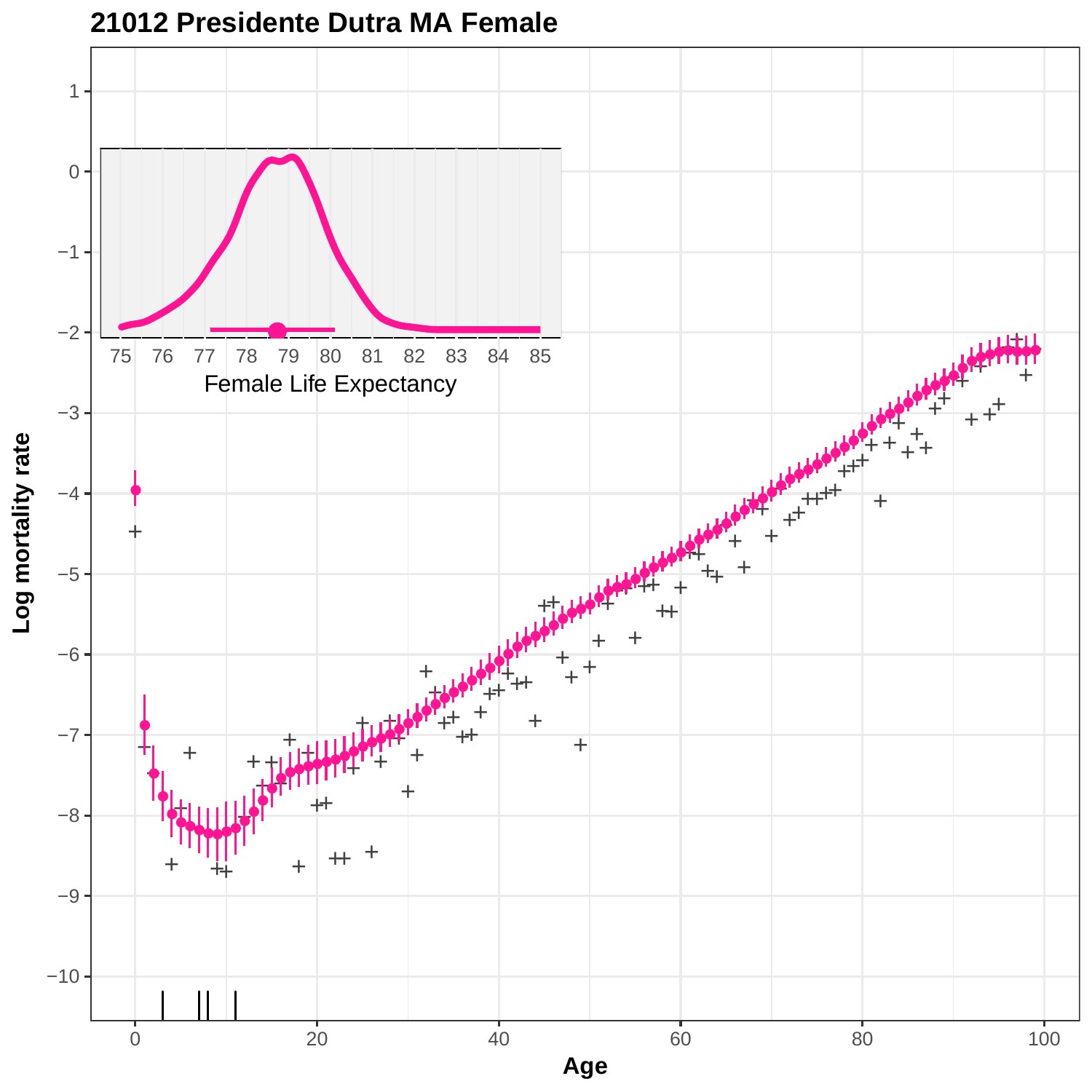

#### **21013 Baixo Parnaíba Maranhense MA Female**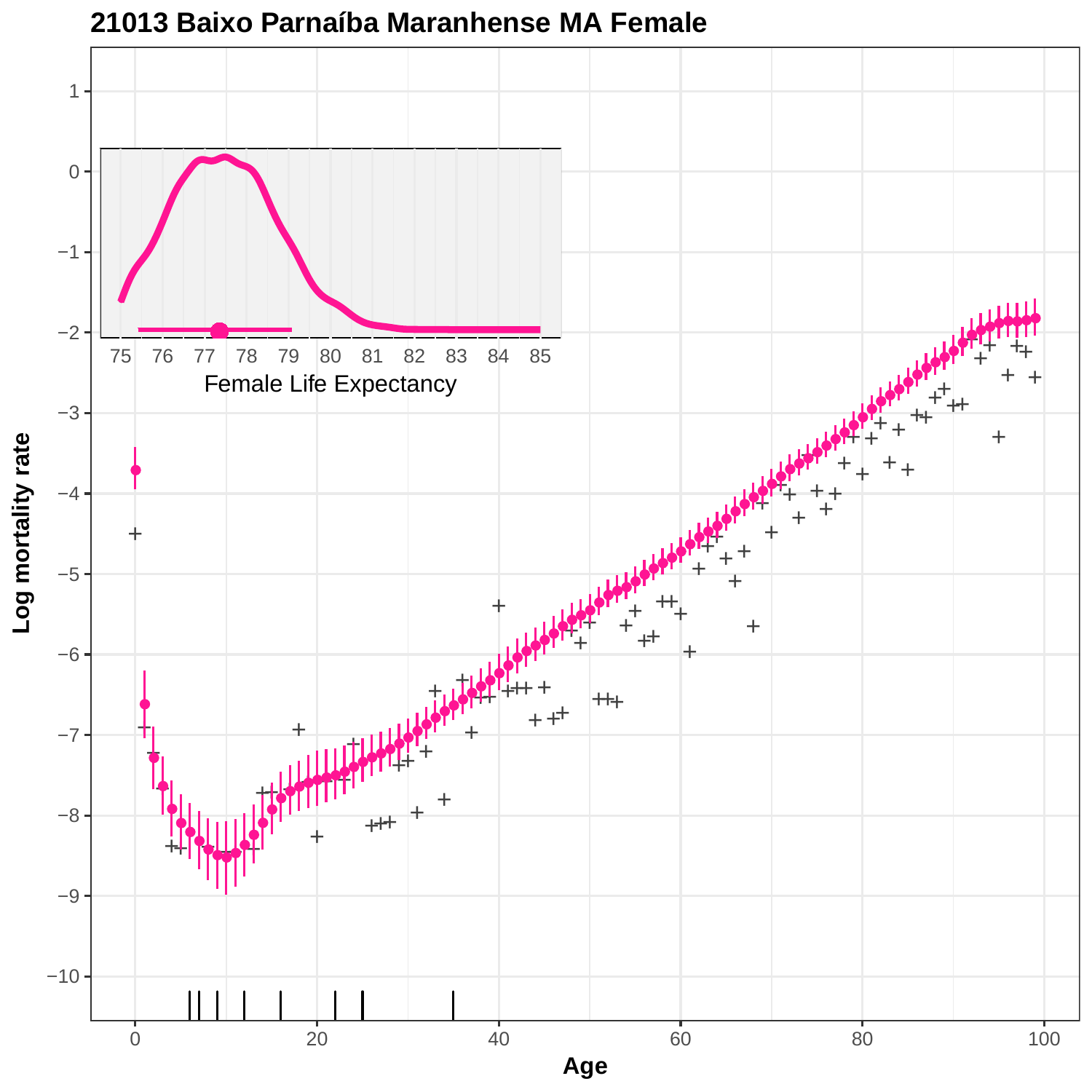

# **21014 Chapadinha MA Female**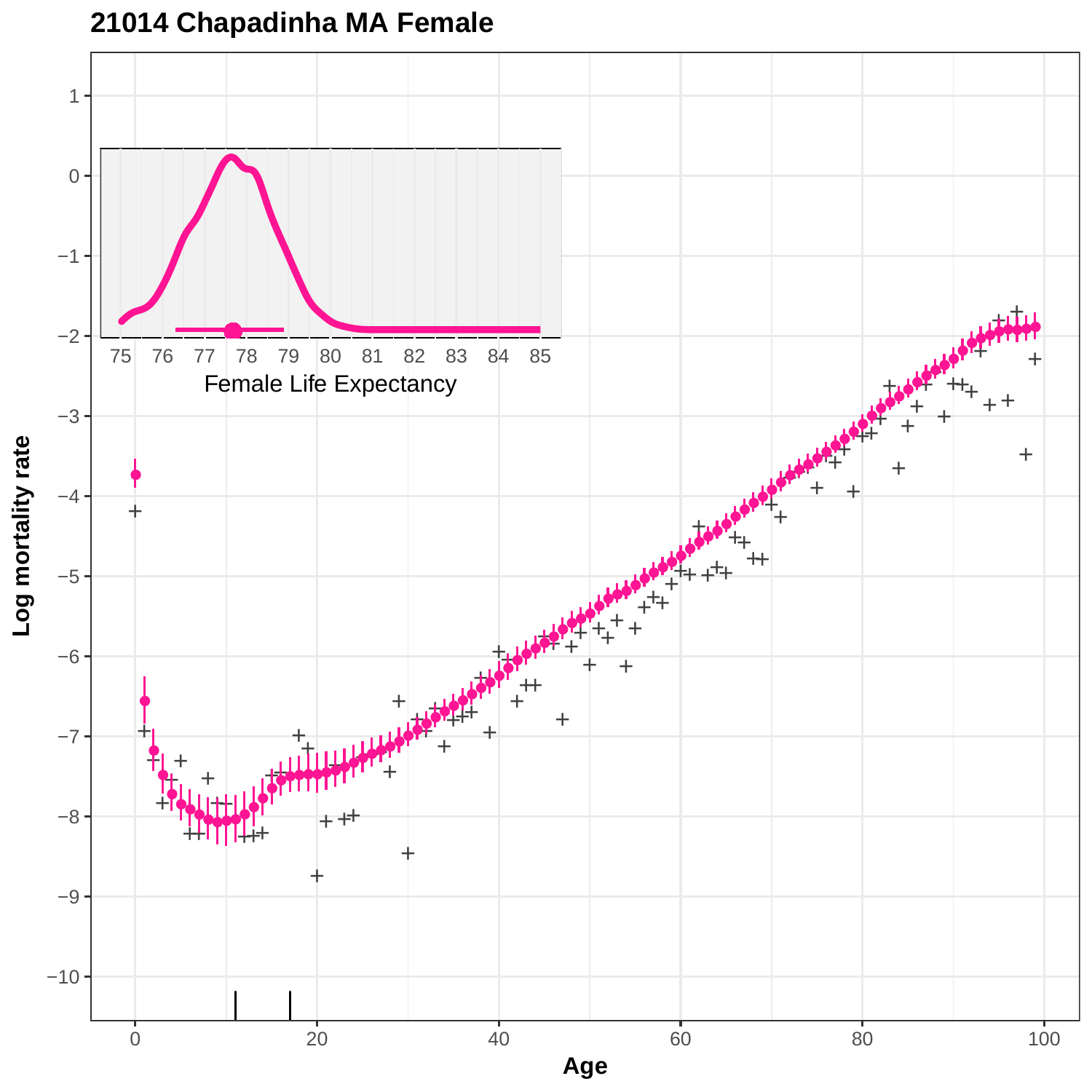

# **21015 Codó MA Female**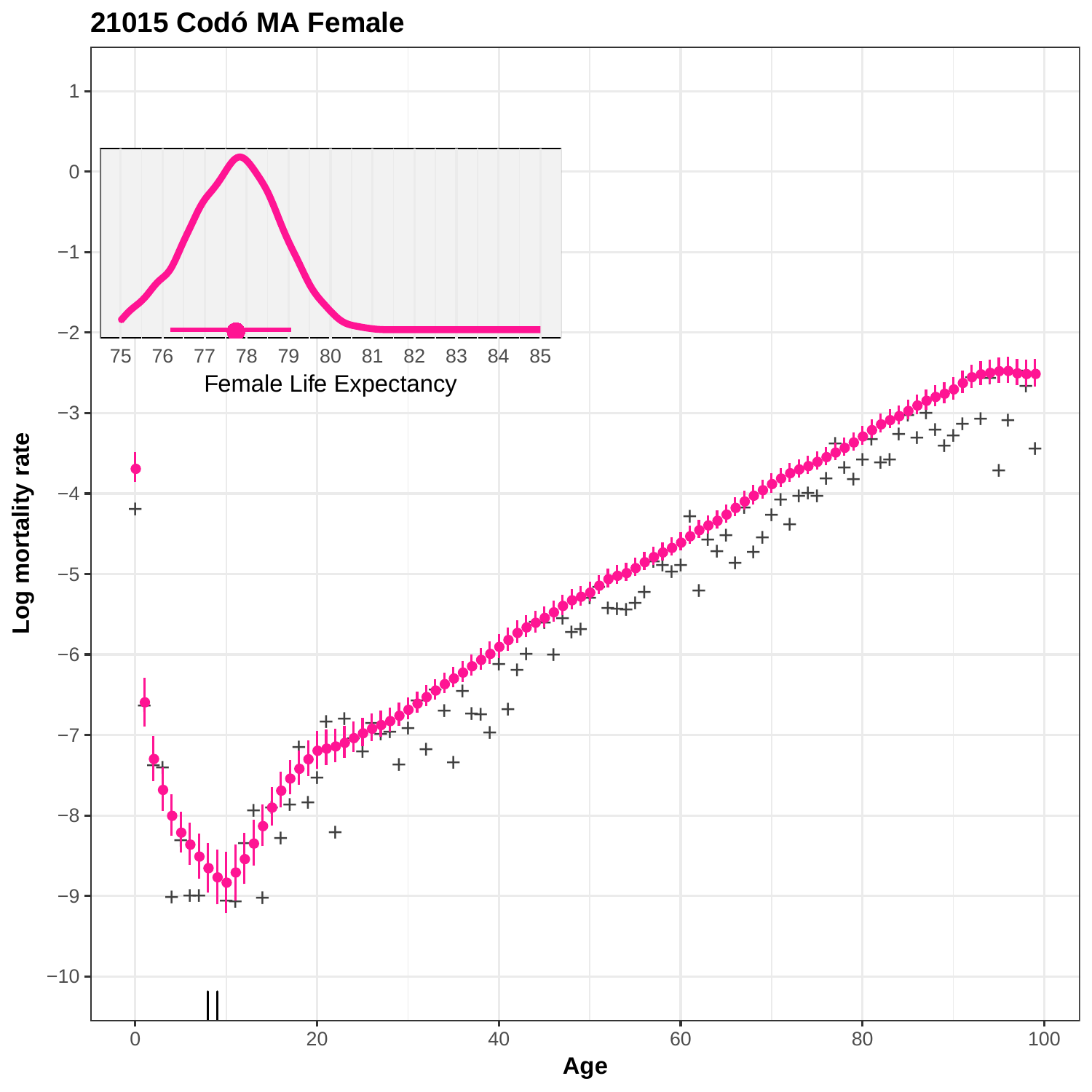

### **21016 Coelho Neto MA Female**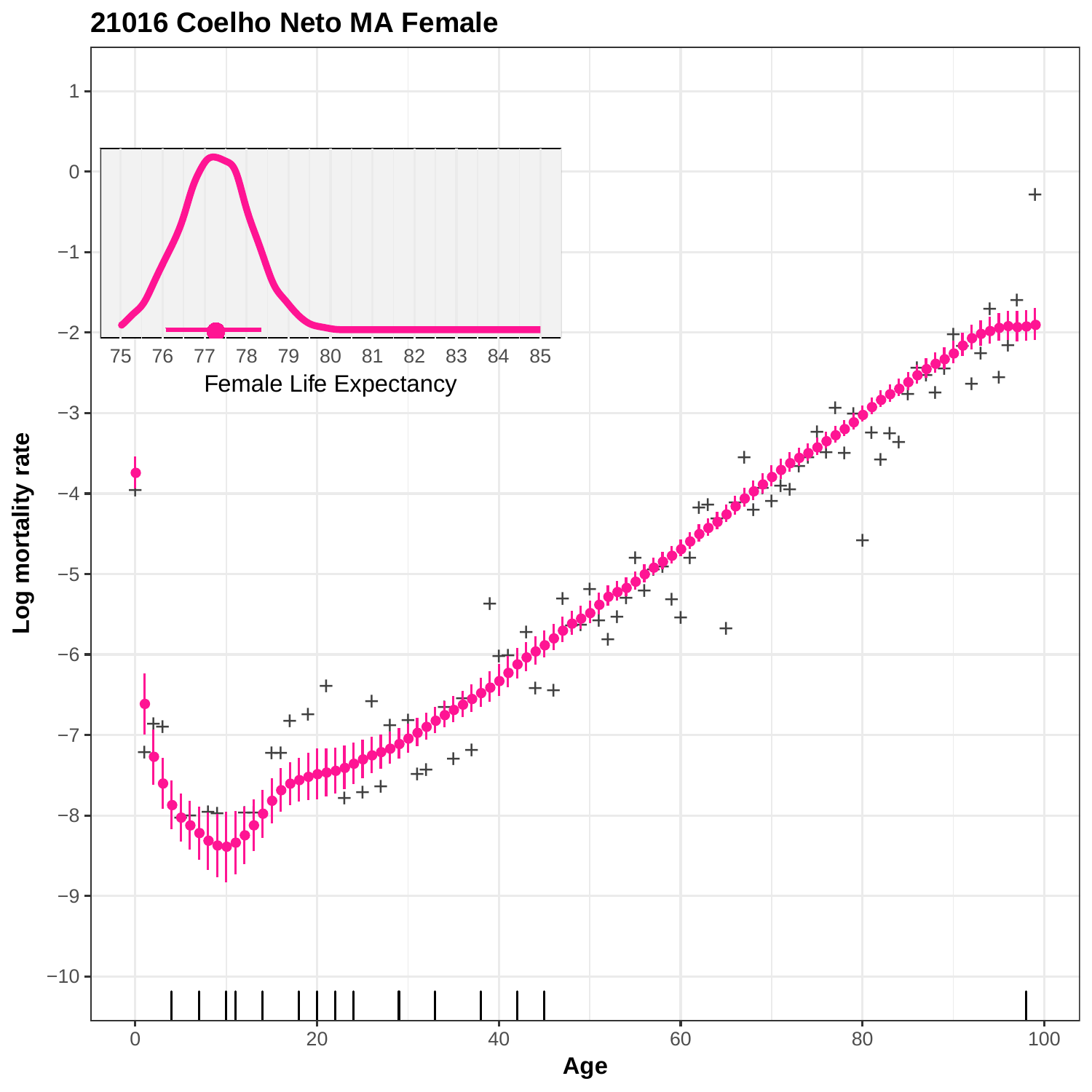

**<sup>21017</sup> Caxias MA Female**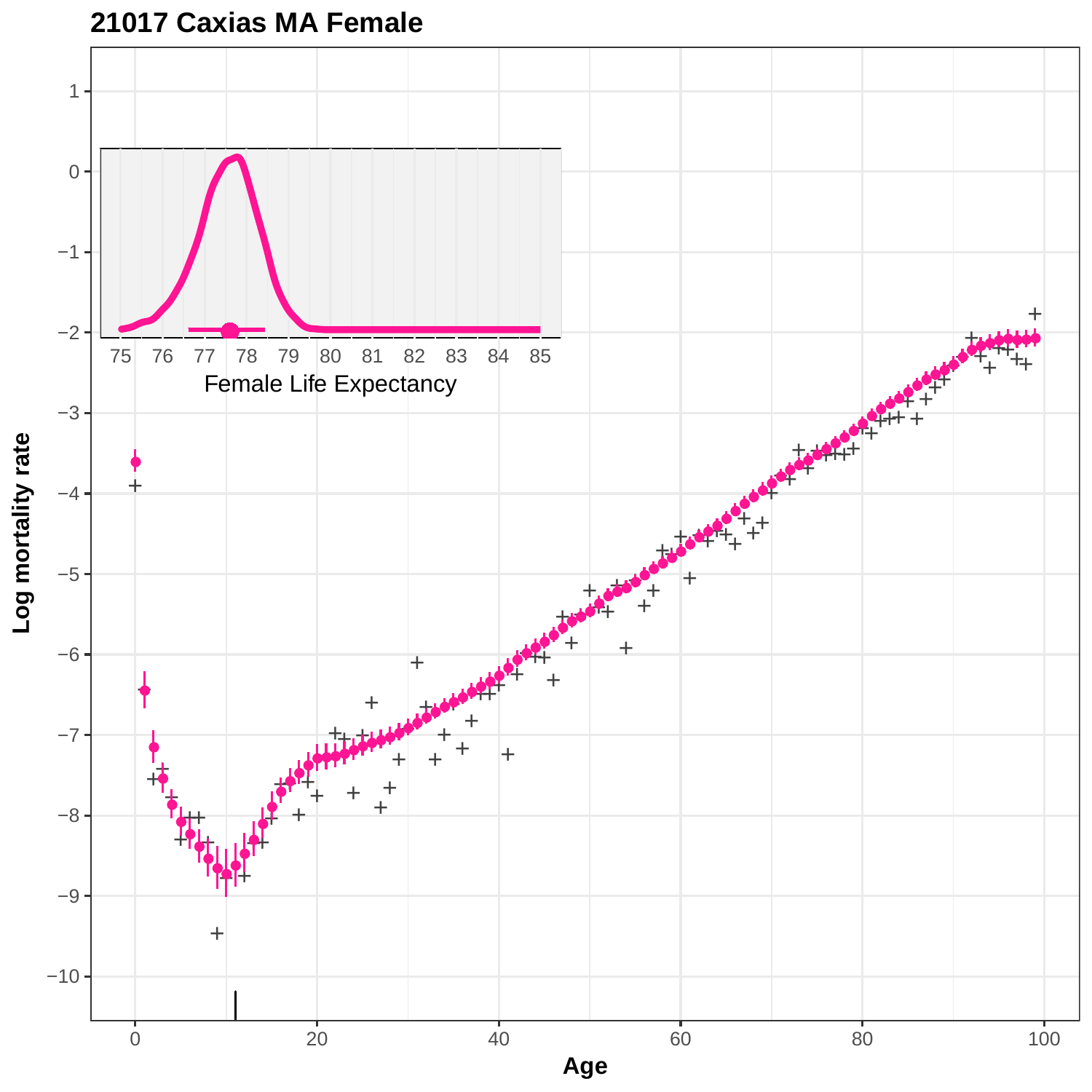

**21018 Chapadas do Alto Itapecuru MA Female**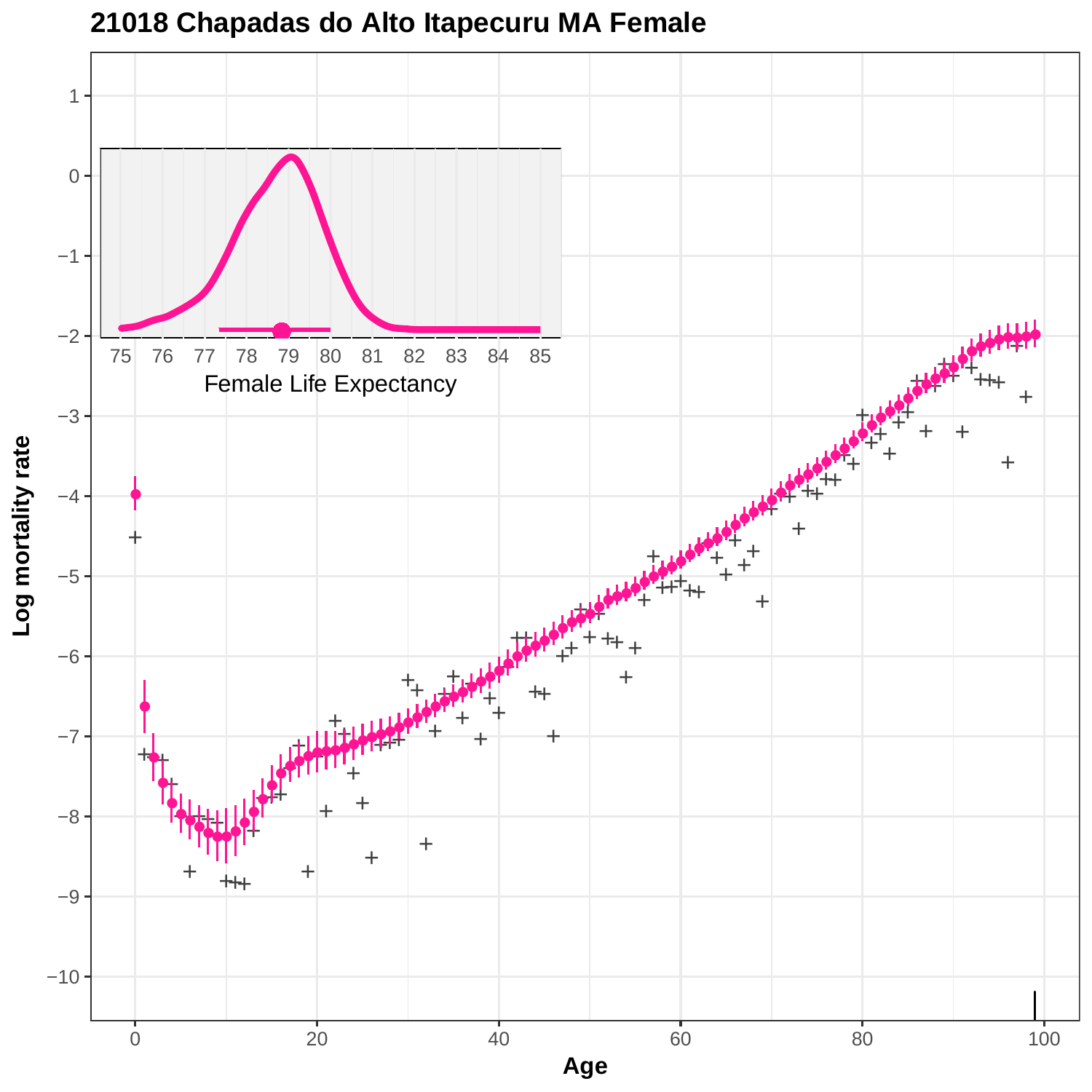

**21019 Porto Franco MA Female**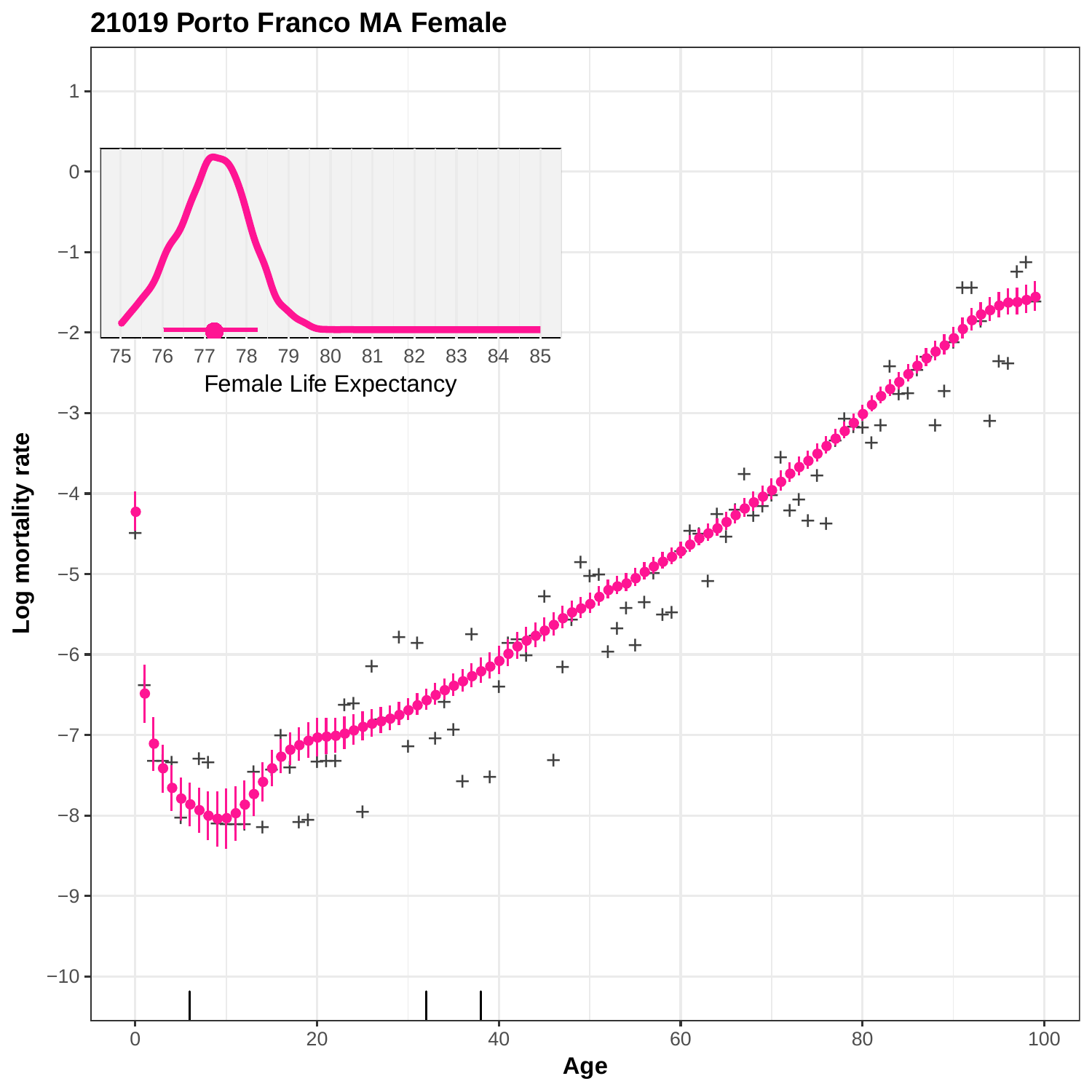

#### **21020 Gerais de Balsas MA Female**